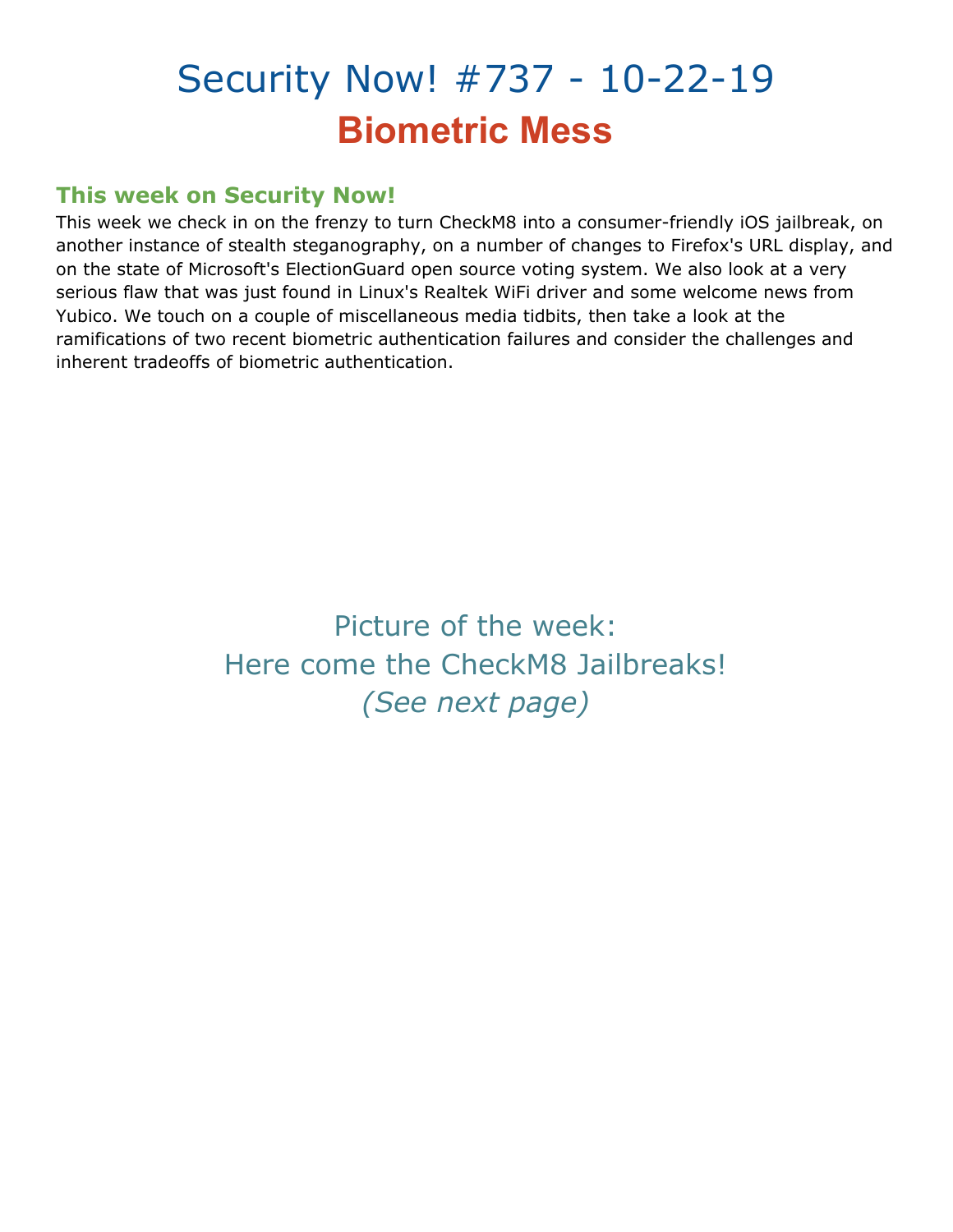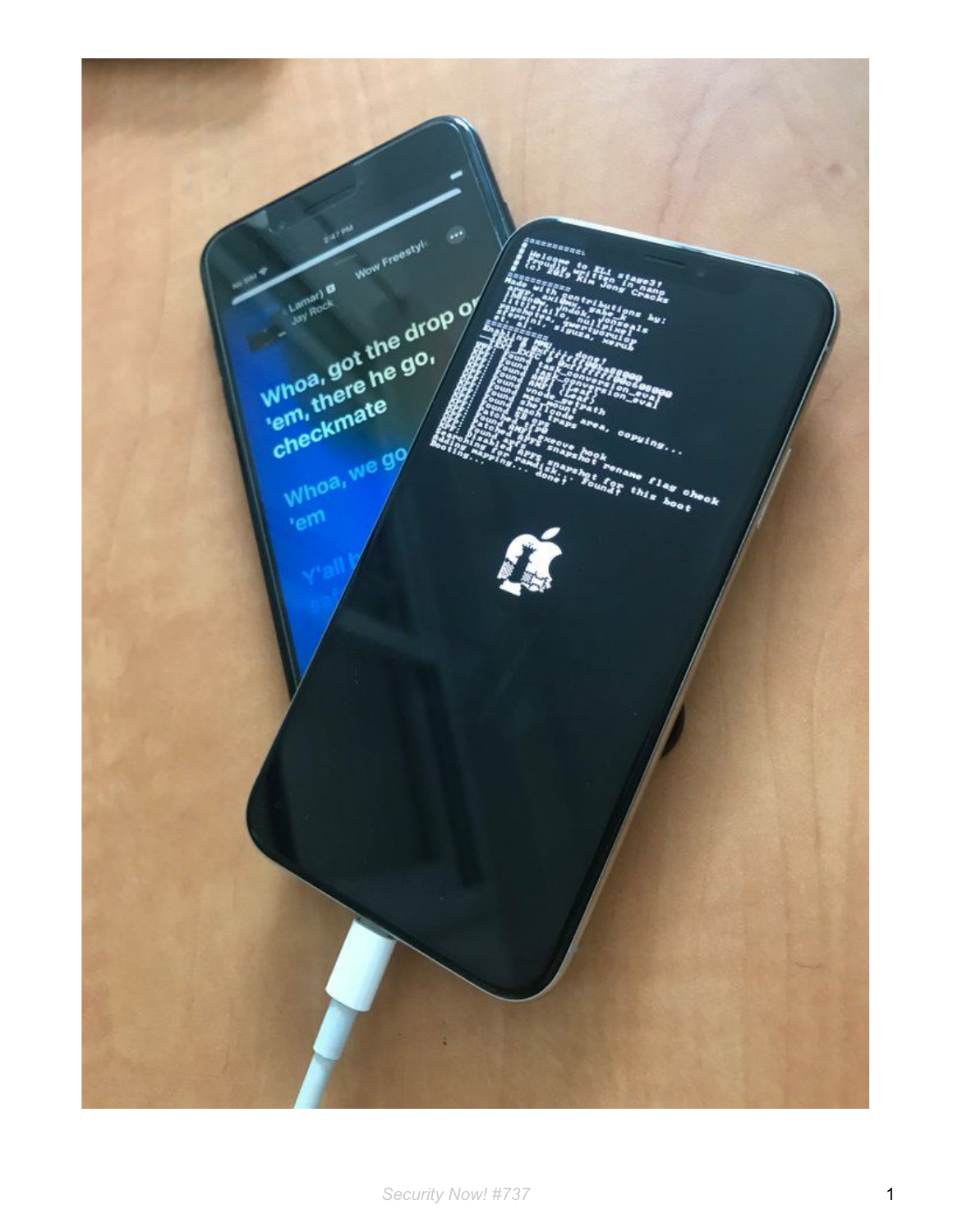# **Security News**

#### **Checkra1n.com**... *NOT* "Checkrain.com"

Following up on last week's main "CheckM8" podcast topic, a renowned jailbreak developer by the name of Luca Todesco has teased that there would soon be a consumer-friendly easy-to-use CheckM8-based jailbreak for all of the "forever-vulnerable" iOS devices.

And once it's available it will be at [http://checkra1n.com.](http://checkra1n.com/)

Over the weekend the @checkra1n Twitter account handle has uploaded a photo showing two iPod Touch with the Checkra1n app installed. Another picture posted by a developer working on checkra1n shows an iPhone X running ELI Stage 3.

The checkra1n.com site currently has the wrong certificate configured for https... It's a LetsEncrypt cert for the domain: <https://qwertyoruiop.com/> and that domain has a place holder page:

qwertyoruiop - security researcher qwupz on freenode qwertyoruiop on irc.cracksby.kim @qwertyoruiopz on twitter

So if you https:// to checkra1n.com your browser will complain a lot. But you can just http:// to bring up the (currently) place holding page. The cert will presumably be fixed before the site is fleshed out.

And... DEFINITELY be careful that you don't go to "checkrain.com" since THAT site quickly sprung up to take advantage of unwitting users who are excited to break their phones out of iJail. It's a semi-malicious site offering "pay to load" junk apps... so stay away from that one!

Overall, though, and as expected, there is a frenzy of work going on behind the scenes to bring an easy-to-use "consumer friendly" jailbreak to iOS. Stay tuned for more news on that front!

#### **Steganography finds a new host file format**

As we know, steganography is the practice of hiding in plain sight. Well... kinda. A better way to put it would be adding unrelated data into an existing file in such a fashion that the original APPEARS to be unchanged, while still carrying the unrelated data.

We've talked in the past about JPG and PNG image format files having steganographic content added to them while still showing the original image. JPG is a bit trickier, since it's a deliberately highly lossy compressed format. It achieves very high compression of images by representing the original image in the frequency domain using a technique known as a discrete cosine transform. The point is, what's put in is not at all what comes back out. By comparison, PNG images, when they are not reduced to a color pallet, are inherently lossless. This makes hiding data in the least significant bits of image pixels much more straightforward.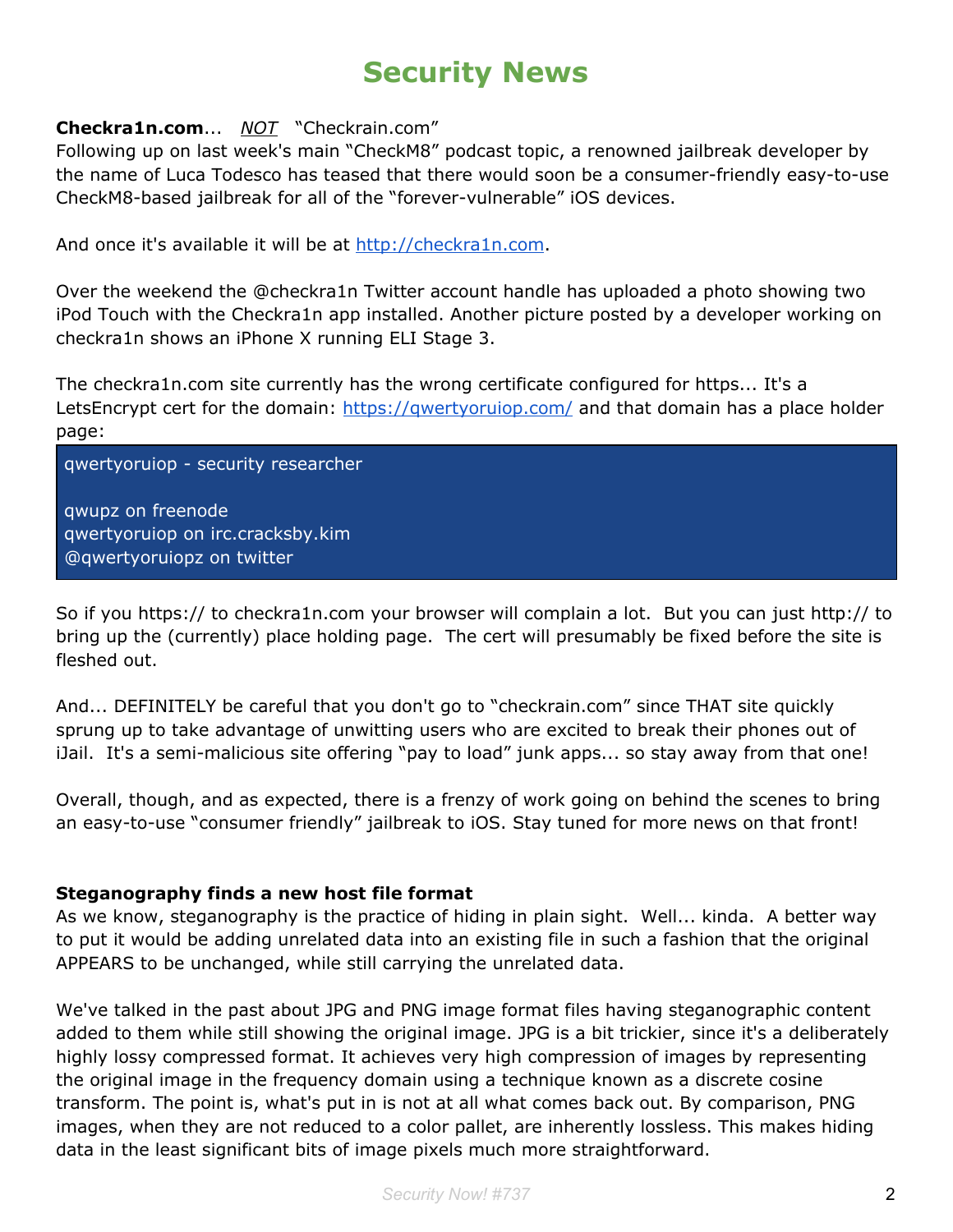Now, security researchers have detected malicious content being hidden by malware campaigns in the least significant bits of WAV format audio files.

Hiding in non-executable file formats makes sense, since these files, which are inherently benign -- at least from the standpoint of code execution -- are typically allowed to pass through firewalls and intrusion detection systems without interception.

Last June, Symantec researchers spotted the Russian-backed Turla threat group (aka Waterbug or Venomous Bear) which was delivering the publicly available Metasploit Meterpreter backdoor embedded within a WAV file audio track. And then more recently Cylance found that the same steganography method was employed to infect targeted devices with XMRig Monero cryptominers or Metasploit code designed to establish a reverse shell.

What's interesting about the delivery of malicious content via WAV file is that each sample of WAV data can be anything. So unless a human actually needs to listen to the file, there's no reason not to simply format the binary data with WAVE file headers and just have the rest of the file be binary. And, in at least some cases, that appears to be what was done. The security companies reported that when the files were played, some of the WAV files produced music that had no discernible quality issues or glitches. Others simply generated static (white noise)." -and although binary data is not purely "white", it would definitely sound like static.

The Metasploit and XMRig payloads were discovered on the same machines hinting at a campaign designed to allow its operators to use their victims' devices for cryptojacking purposes, while also establishing a command and control reverse connection.

Cylance reported that the WAV file loaders used three different methods to decode and execute the malicious code:

- Loaders that employ Least Significant Bit (LSB) steganography to decode and execute a PE file.
- Loaders that employ a rand()-based decoding algorithm to decode and execute a PE file.
- Loaders that employ a rand()-based decoding algorithm to decode and execute shellcode.

Those rand() function encodings are just basically a one-time pad used to further obscure the hidden code from static observation.

The LSB steganography would retain playability of the file at the large expensive of only storing a one to a few binary bits of data per audio sample. But if playability was not needed, then all of the audio sample space could be used for code. Note that, of course, this file could never be compressed in an lossy way such as MP3 since it would never decompress identically.

As a convert communications channel these are interesting. But since the hidden data must be knowingly extracted at the receiving end, they all requires that there must already be something nefarious running on the receiving end. So it's not as if any of these stegosauruses can be launched at any unsuspecting machine with dire result.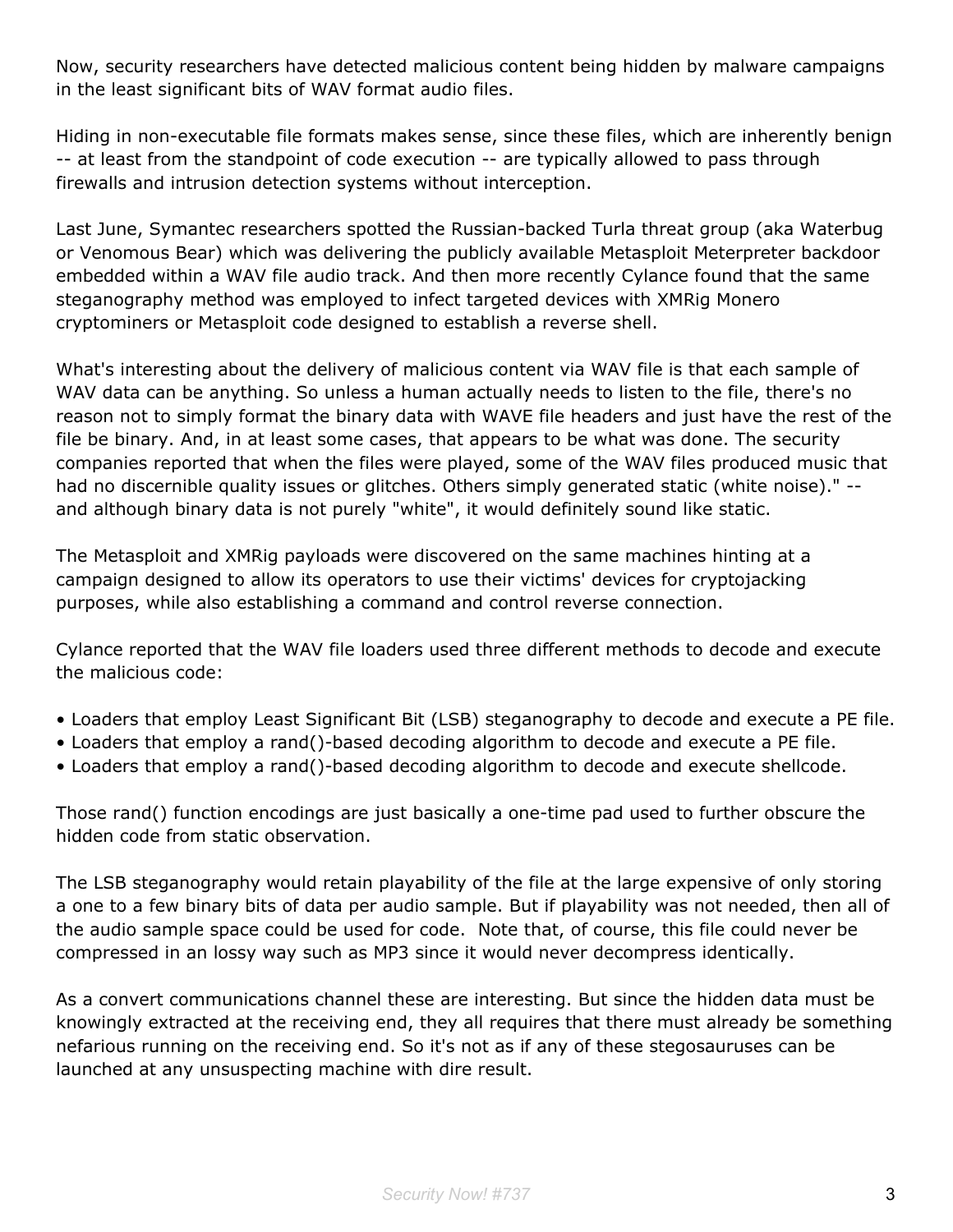**As happened with Chrome, security display changes are coming to Firefox 70** We're currently at FF r69. Firefox 70 will be following the industry to change the way sites appear in the URL address bar.

Currently, under 69, there's a nice friendly GREEN padlock icon for HTTPS, and for sites presenting EV certificates the company's full name is shown. All of that changes in 70.

The padlock icon turns black to signify that this is the new norm. No more green.

Previously, only insecure pages with login forms would be shown with an angry red slashed black padlock. Now, in release 70, ALL pages of non-https (HTTP) sites will receive the angry red slash padlock regardless of whether or not they are requesting sensitive information from their visitors. HTTPS is the new norm.

And as with Chrome, the user will need to dig into the URL window-shade drop-down if they are curious to inspect the type of certificate being presented by the site. That's the only way in the future to see whether a site is using an EV certificate.

But when I did inspect the drop-down of the security site I was visiting at the time I was shocked by the number of unblocked trackers and 3rd-party tracking cookies that were being permitted. It turns out that I had not been keeping up with Firefox's changes. Firefox has been making some content blocking changes -- strengthening many defaults -- and in checking into what was happening I realized that I should have been changing my settings along the way. Since I imagine others may be in the same situation, I wanted to give everyone a heads-up...

Under Firefox's main menu the 2nd line item is "Content Blocking" I had earlier set it to "Custom" which was necessary at the time to enable the stronger protections. But now they are the default and "Custom" wasn't getting it done any longer. So I imagine that most of this podcast's listeners will wish to set their browsers to "Strict" and then make selective per-site exceptions where sites complain or things break under maximum security and privacy.

#### **And speaking of Firefox...**

I'm 100% sure that those who have been pushing Firefox in the direction of increased security and privacy felt well rewarded by the news that Germany's cyber-security agency is now recommending Firefox as the most secure browser.

The German Federal Office for Information Security (or BSI, which stands for the Bundesamt für Sicherheit in der Informationstechnik) tested Firefox, Chrome, IE, and Edge. Of those four, Firefox was only browser to pass all minimum requirements for mandatory security features, and thus Firefox received top marks during a recent audit performed by Germany's cyber-security agency.

The BSI tested Mozilla Firefox 68 (ESR), Google Chrome 76, Microsoft Internet Explorer 11, and Microsoft Edge 44. The tests did not include other browsers like Safari, Brave, Opera, or Vivaldi. (Which I do think is unfortunate, since several of them are even more security- and privacy-centric than Firefox.)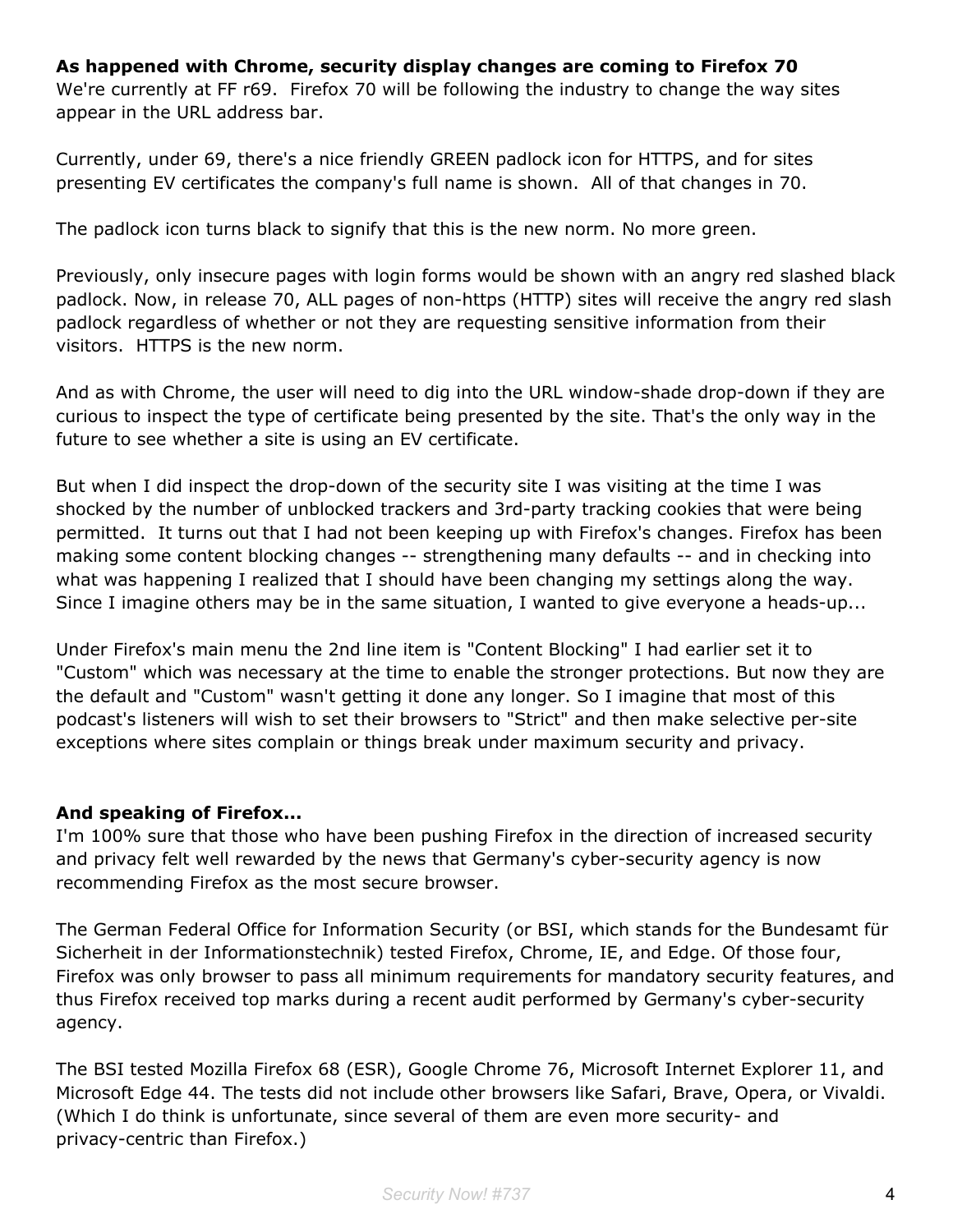The audit was carried out using rules detailed in a guideline for "modern secure browsers" that the BSI published last month, in September 2019. The BSI uses this guide to advise government agencies and companies from the private sector on what browsers are safe to use. The first edition of the guide was published in 2017, then it was reviewed and updated over the summer. As a consequence the BSI updated its guide to incorporate an awareness of the improved security measures which have recently been added to modern browsers, including HSTS (Http Strict Transport Security), SRI (sub-resource integrity), CSP 2.0 (content security policy), telemetry handling, and improved certificate handling mechanisms.

According to the BSI's new guide, to be considered "secure," a modern browser must satisfy these minimum requirements: (Here comes a 21-point list, but I think it's important and interesting...) Afterward we'll look at where the other browsers came up short:

- 1. Must support TLS
- 2. Must have a list of trusted certificates- Must support extended validation (EV) certificates
- 3. Must verify loaded certificates against a Certification Revocation List (CRL) or an Online Certificate Status Protocol (OCSP)
- 4. The browser must use icons or color highlights to show when communications to a remote server is encrypted or in plaintext- Connections to remote websites running on expired certificates must be allowed only after specific user approval
- 5. Must support HTTP Strict Transport Security (HSTS) (RFC 6797)
- 6. Must support Same Origin Policy (SOP)- Must support Content Security Policy (CSP) 2.0
- 7. Must support Sub-resource integrity (SRI)
- 8. Must support automatic updates- Must support a separate update mechanism for crucial browser components and extensions
- 9. Browser updates must be signed and verifiable
- 10. Browser's password manager must store passwords in an encrypted form- Access to the browser's built-in password vault must be allowed only after the user has entered a master password
- 11. User must be able to delete passwords from the browser's password manager
- 12. Users must be able to block or delete cookie files- Users must be able to block or delete autocomplete history
- 13. Users must be able to block or delete browsing history
- 14. Organization admins must be able to configure or block browsers from sending telemetry/usage data- Browsers must support a mechanism to check for harmful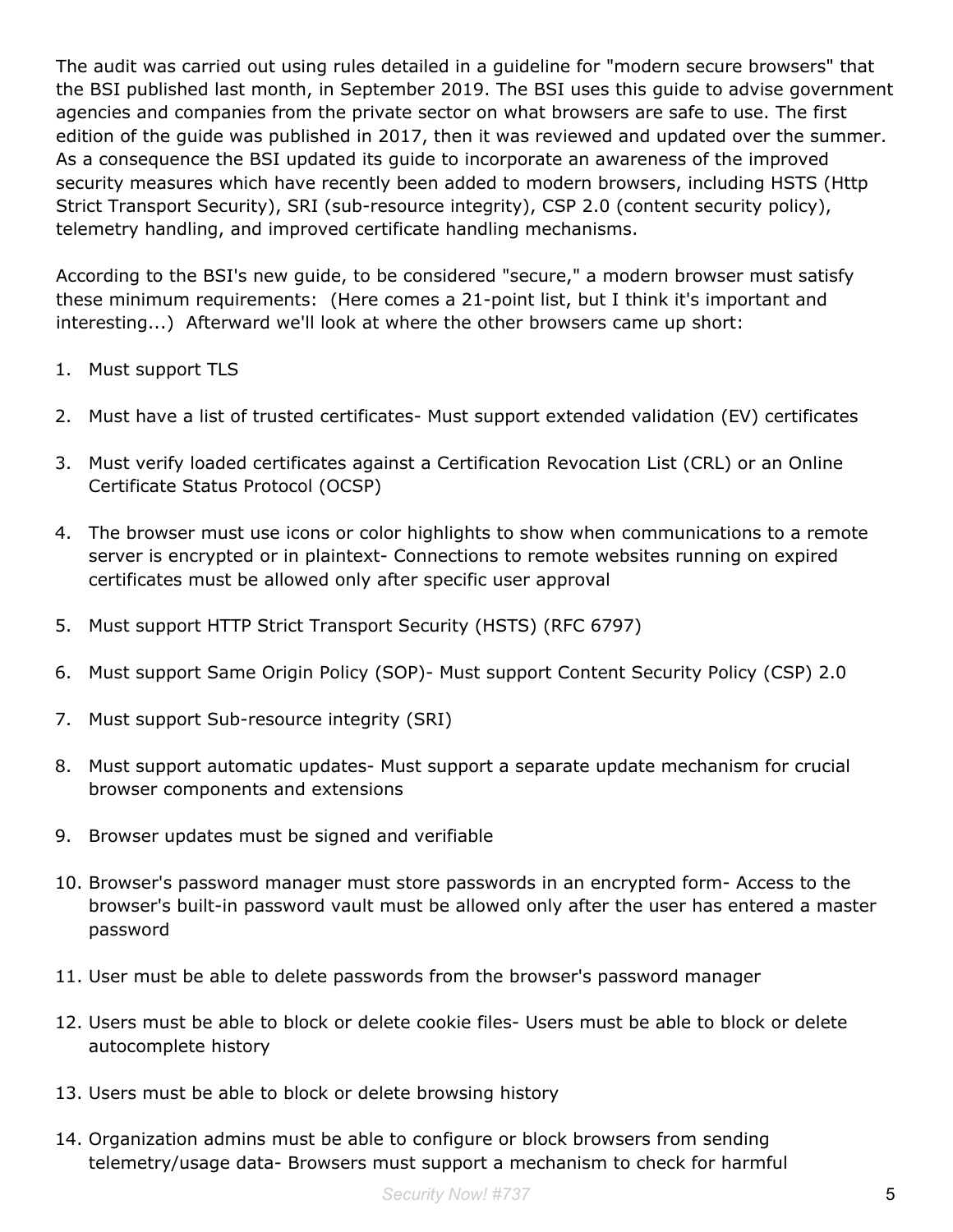#### content/URLs

- 15. Browsers should let organizations run locally-stored URL blacklists
- 16. Must support a settings section where users can enable/disable plugins, extensions, or JavaScript- Browsers must be able to import centrally-created configuration settings, ideal for wide-scale enterprise deployments
- 17. Must allow admins to disable cloud-based profile synchronization features
- 18. Must run after its initialization with minimal rights in the operating system- Must support sandboxing. All browser components must be isolated from each other and the operating system. Communication between the isolated components may only take place via defined interfaces. Direct access to resources of isolated components must not be possible.
- 19. Web pages need to be isolated from each other, ideally in the form of stand-alone processes. Thread-level isolation is also allowed.
- 20. Browsers must be coded using programming languages that support stack and heap memory protections- Browser vendor must provide security updates no longer than 21 days after the public disclosure of a security flaw. If the primary browser vendor fails to provide a security update, organizations must move to a new browser.
- 21. Browsers must use OS memory protections like Address Space Layout Randomization (ASLR) or Data Execution Prevention (DEP).- Organization administrators must be able to regulate or block the installation of unsanctioned add-ons/extensions.

According to the BSI, Firefox is the only browser to support all 21 requirements. There were at least eight areas where the various other three browsers failed. To simplify things I'll first note that IE failed ALL of these eight requirements.

- 1. Neither Chrome, Edge or IE offer support for a master password.
- 2. IE has no built-in update mechanism.
- 3. Neither Chrome, Edge or IE offer an option to block telemetry collection
- 4. IE alone lacks support for SOP (Same Origin Policy), CSP (Content Security Policy) and SRI (Subresource Integrity) support
- 5. Neither IE nor Edge offer support for browser profiles and different configurations.
- 6. And Chrome, Edge and IE all lack a provision for "organizational transparency"

Again… since this is not a comprehensive list of all available browsers it's a bit skewed. But these Germans do seem to be a bit finicky with some of their less mainstream security and privacy features. Their requirements list has a decidedly managerial oversight feel, so it might well be that other well-regarded browsers such as Brave, Opera and Vivaldi might have also come up short, though not for reasons that would bother their users.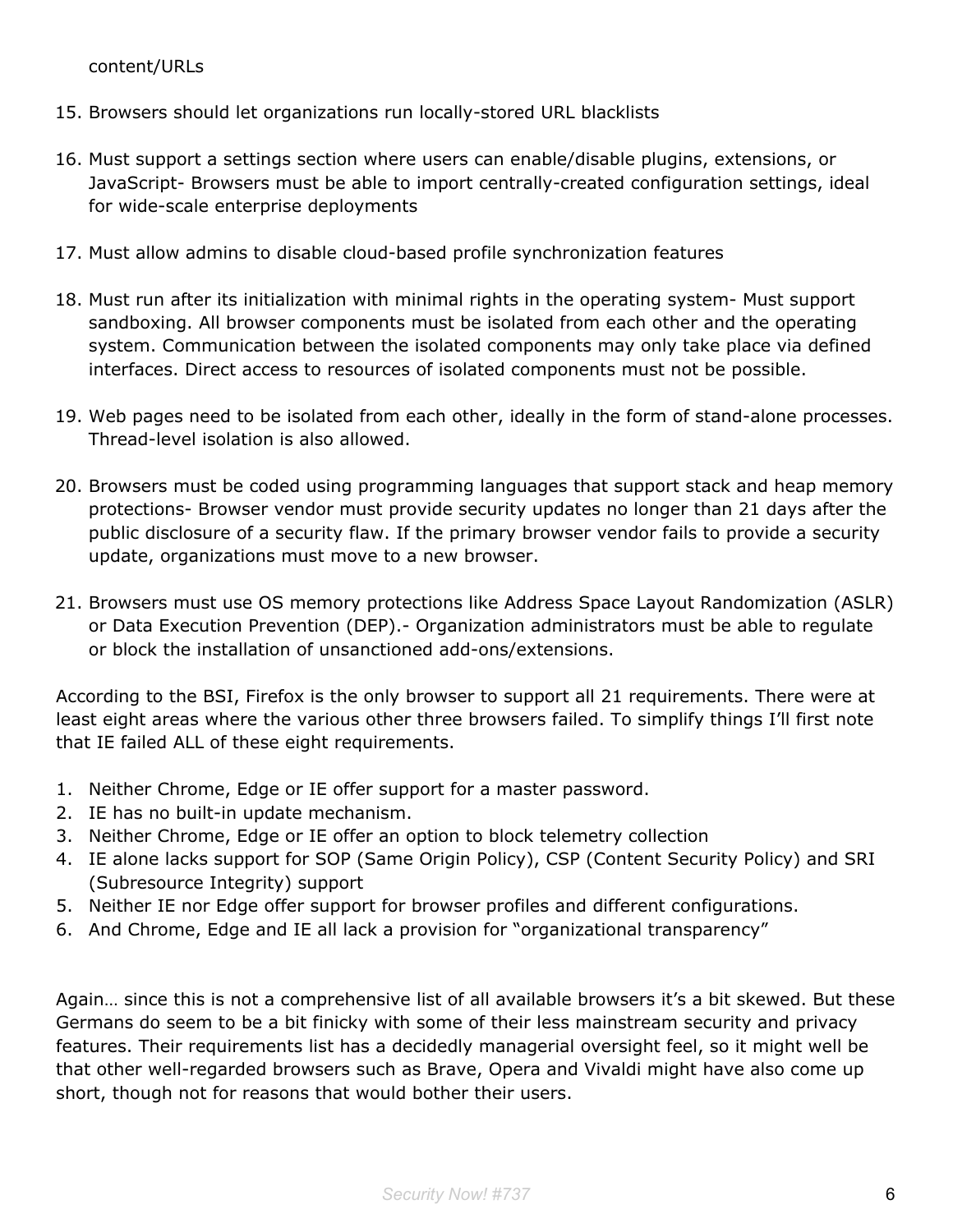#### **One more little bit of Firefox housekeeping**

Mozilla has wisely realized that its own internal HTML/JavaScript browser pages (like the often-mentioned about:config) might somehow become victim of exploitation. So they've taken the wise precaution of preemptively blocking both inline and eval JavaScript on those pages to prevent any possibility of successful script injection attacks. This will mitigate a large class of potential cross-site scripting issues.

Firefox has 45 internal locally-hosted about: pages, including...

- about:config panel to modify Firefox preferences and critical settings.
- about:downloads your recent downloads done within Firefox.
- $\bullet$  about: memory  $-$  shows the memory usage of Firefox.
- $\bullet$  about: newtab  $-$  the default new tab page.
- about:plugins lists all your plugins as well as other useful information.
- $\bullet$  about: privatebrowsing  $-$  open a new private window.
- $\bullet$  about:networking  $-$  displays networking information.

Since all of these pages are written in HTML/JavaScript and render within the powerful security context of the browser itself, they are prone to code injection attacks that, in case of a vulnerability, could allow remote attackers to inject and execute arbitrary code on behalf of the user, i.e., cross-site scripting (XSS) attacks.

To add a robust first line of defense against code injection attacks, even when there is a vulnerability, Mozilla has blocked the execution of all inline scripts, thus injected scripts as well, by implementing a strict Content Security Policies (CSP) to ensure the JavaScript code only executes when loaded from a packaged resource using the internal protocol.

To achieve this, Mozilla had to rewrite all inline event handlers and move all inline JavaScript code out-of-line into separate packaged files for all 45 about: pages.

In a blog posting last week Mozilla wrote: "Not allowing any inline script in any of the about: pages limits the attack surface of arbitrary code execution and hence provides a strong first line of defense against code injection attacks."

When attackers can't inject script directly, they use the JavaScript function eval() and similar methods to trick the target applications into converting text into an executable JavaScript to achieve code injection.

So, in addition to inline scripts, Mozilla has also removed and blocked eval-like functions, which Mozilla feels is another "dangerous tool," as it parses and executes an arbitrary string in the same security context as itself.

They wrote: "If you run eval() with a string that could be affected by a malicious party, you may end up running malicious code on the user's machine with the permissions of your webpage/extension."

Google shares this feeling, writing: "eval is dangerous inside an extension because the code it executes has access to everything in the extension's high-permission environment."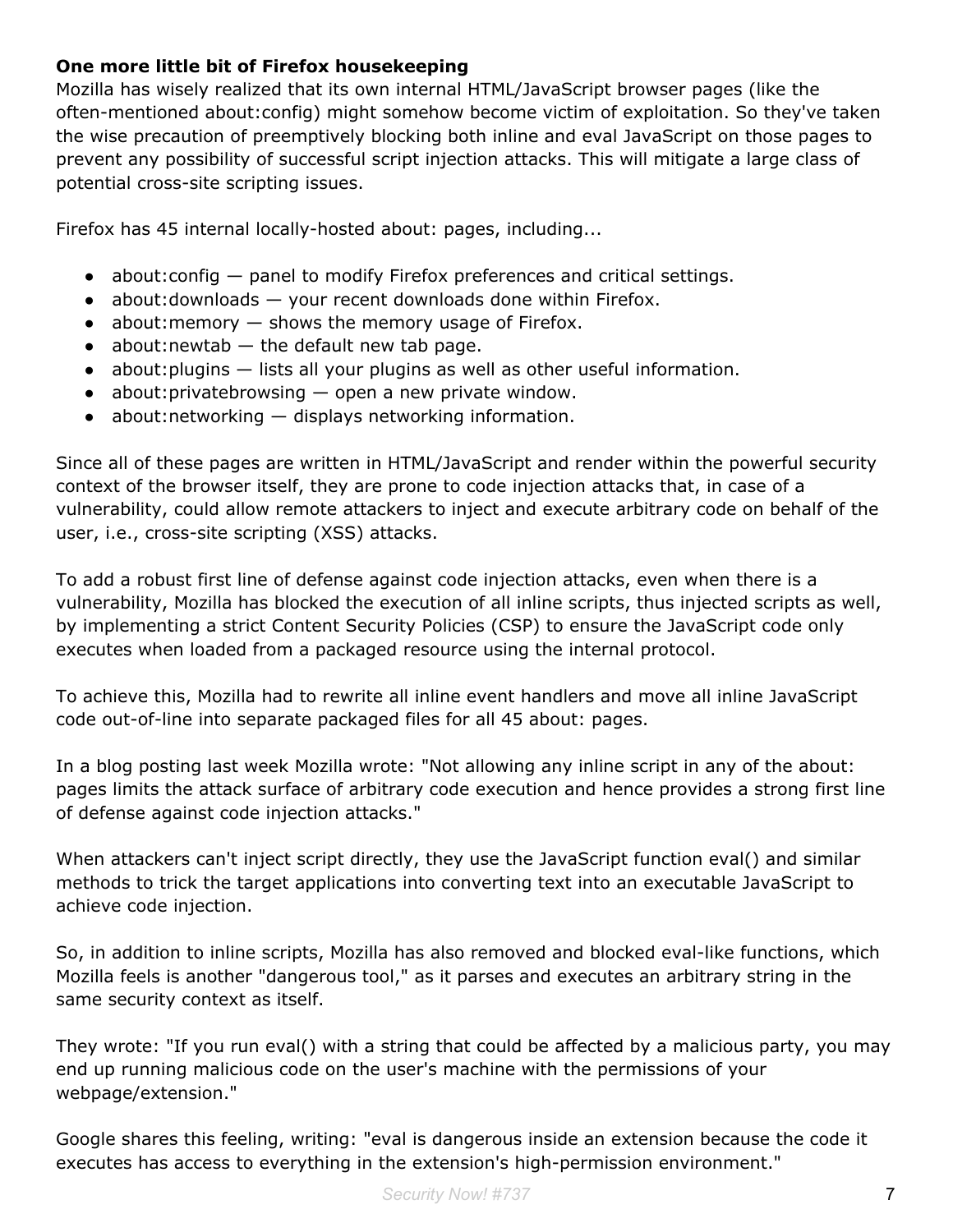So Mozilla rewrote all use of eval-like functions from system privileged contexts and the parent process in the codebase of its Firefox web browser. And on top of this, Mozilla also added eval() assertions that will disallow the use of eval() function and its relatives in system-privileged script contexts, and inform the Mozilla Security Team of yet unknown instances of eval().

What all of this means for we Firefox users is that Mozilla is being as proactive about the security of their users as it is sadly necessary for them to be in this day and age.

#### **More on Microsoft's open source "ElectionGuard" election security system**

We touched on this previously back in May. Now we know a lot more...

The good news is we're beginning to see some movement away from the closed, failed, and proprietary "election systems for profit" model. In a major move to help this effort, last May 6th during their Build developer conference Microsoft announced their free, open-source software development kit (SDK) called ElectionGuard that aims to enable end-to-end verification of voting.

The goods are now up on Github: <https://github.com/microsoft/ElectionGuard-SDK>

Microsoft's ElectionGuard SDK can be integrated into voting systems and has been designed to "enable end-to-end verification of elections, open results to third-party organizations for secure validation, and allow individual voters to confirm their votes were correctly counted."

ElectionGuard is back in the news now because Microsoft has followed through by wrapping their offering in a bug bounty program. They are inviting security researchers from across the world to help with the discovery of high impact vulnerabilities in the ElectionGuard SDK.

#### <https://msrc-blog.microsoft.com/2019/10/18/introducing-the-electionguard-bounty-program/>

In their blog posting announcing the bounty, they wrote... "The ElectionGuard Bounty program invites security researchers to partner with Microsoft to secure ElectionGuard users, and is a part of Microsoft's broader commitment to preserving and protecting electoral processes under the Defending Democracy Program. Researchers from across the globe, whether full-time cybersecurity professionals, part-time hobbyists, or students, are invited to discover high impact vulnerabilities in targeted areas of the ElectionGuard SDK and share them with Microsoft under Coordinated Vulnerability Disclosure (CVD)."

ElectionGuard Bounty offers cybersecurity researchers a reward of up to \$15,000 for eligible submissions with a clear and concise proof of concept (POC) to demonstrate how the discovered vulnerability could be exploited to achieve an in-scope security impact. The ElectionGuard components that are currently in scope for bug bounty awards include ElectionGuard API SDK, ElectionGuard specification and documentation, and verifier reference implementation. Microsoft indicated that it will update the ElectionGuard bounty scope with additional components to award further research in the future.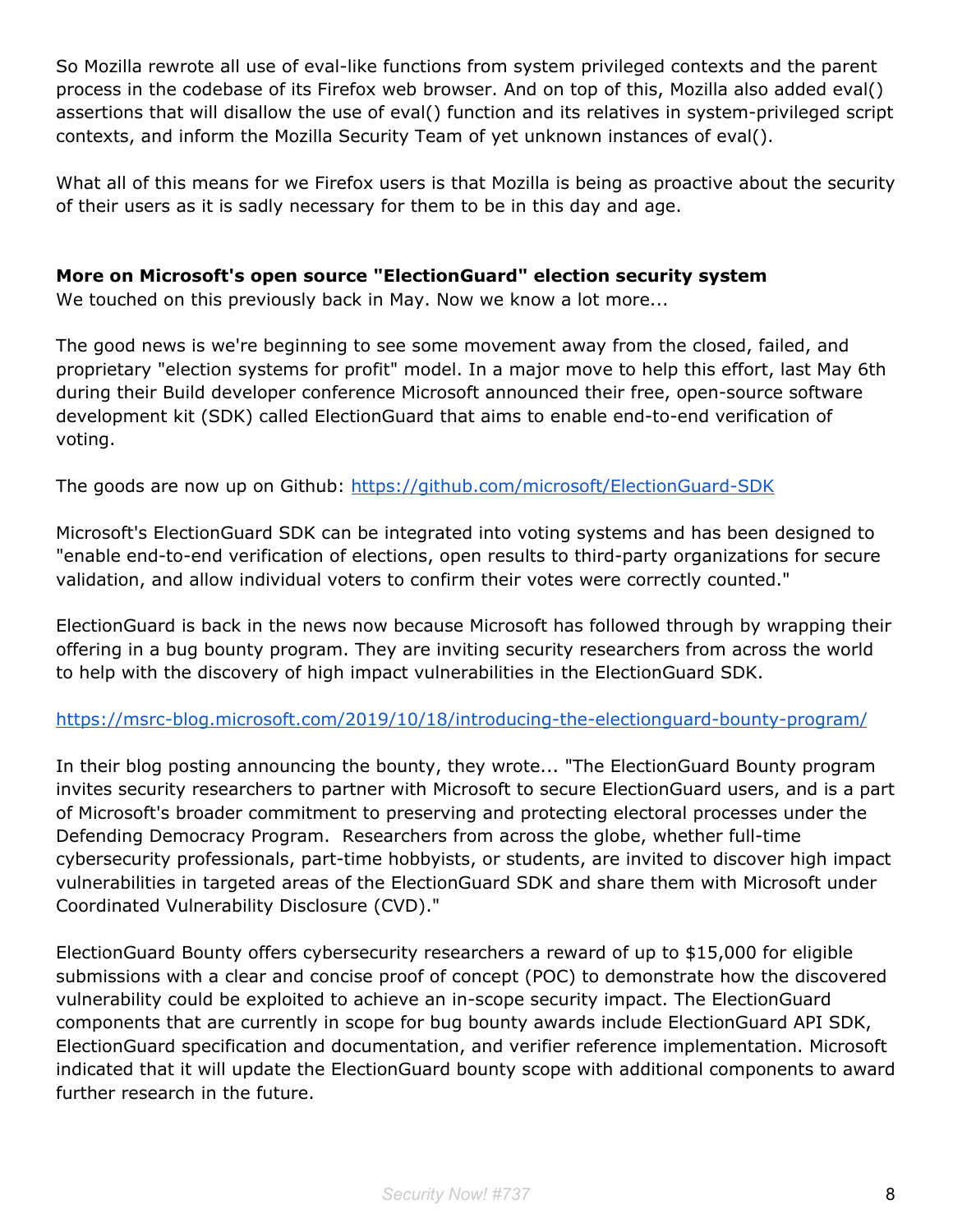

#### **A potentially serious flaw found in Realtek WiFi drivers.**

This definitely affects Linux machines with Realtek WiFi enabled. And early indications are that any Realtek-based Android devices are likely also affected.

- As we know, kernel driver flaws are always worrisome because they can be extremely potent. And flaws are even more problematical when they affect Wireless interfaces.
- And they are more problematical when they affect systems in their default configuration.
- And they are still MORE problematical when they require no user-interaction to be exploited.
- And they are even MORE problematical when the flaw is a buffer overrun of remote attacker-provided data.

This bug, being tracked as CVE-2019-17666, has ALL of those properties. It was discovered by Nico Waisman, the principal security engineer at Github while he was examining the handling of "Notice of Absence" protocol packets. A patch to correct this is currently under revision, but has not yet been incorporated into the Linux kernel. If successfully weaponized -- and it's important to note that hasn't been done yet, so far as is publicly known -- it would allow attackers to to fully compromise vulnerable machines

The flaw is classified as CRITICAL in severity, exists in the "rtlwifi" driver. The driver has been found to be vulnerable to a buffer overflow attack. Systems lacking WiFi, or with their WiFi disabled, or using some other non-Realtek WiFi chip will be safe. Otherwise... Not so much.

The driver flaw can be triggered when an affected device is within radio range of a malicious device. As long as the Wi-Fi is turned on, it requires no interaction on the part of the end user. The malicious device exploits the vulnerability by using a power-saving feature known as a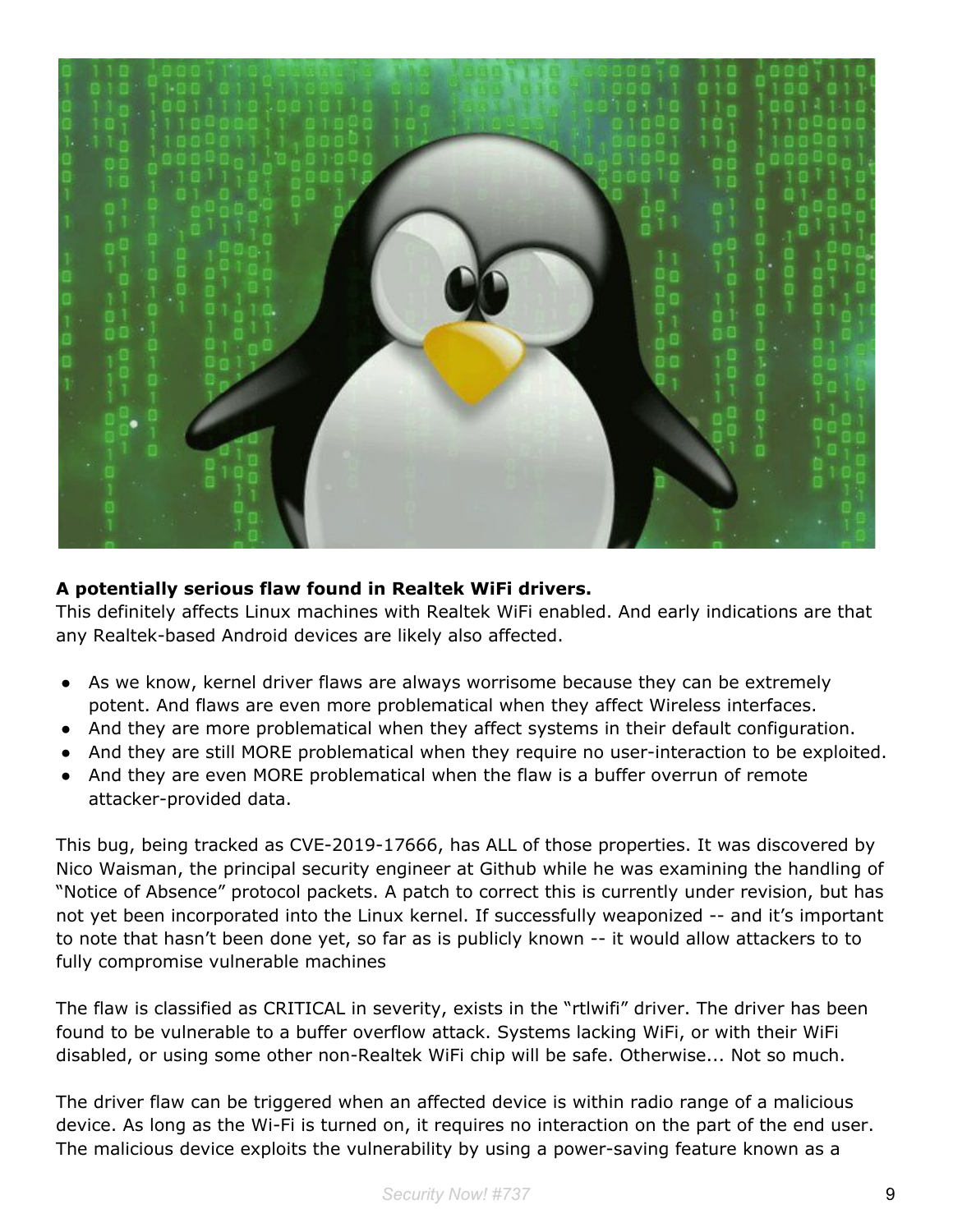Notice of Absence that's built into Wi-Fi Direct. Wi-Fi Direct is the peer-to-peer standard that allows two devices to connect over Wi-Fi without the need of any common access point. The attack would work by adding vendor-specific information elements to Wi-Fi beacons that, when received by a vulnerable device, trigger the buffer overflow in the Linux kernel.

Once again... the vulnerability only affects Linux devices that use a Realtek chip when Wi-Fi is turned on. The flaw cannot be triggered if Wi-Fi is turned off or if the device uses a Wi-Fi chip from a different manufacturer. And the reporting this indicate that Android devices with Realtek Wi-Fi chips may also be affected.

So far, all we've seen disclosed publicly is a denial-of-service which crashes the targeted device. So we don't yet know that anything more is possible. But hackers are hard at work right now trying to weaponize this vulnerability. This flaw was introduced into the Linux codebase six years ago, back in 2013. So imagine if an attack can be developed for mobile Android devices whose kernels will never be updated. Not good. With a potential payoff like that it's not difficult to understand why efforts are underway to leverage this into a remote code execution attack.

The Linux Gurus are on the case. Laura Abbott posted to the Linux Kernel Mailing List:

Nicolas Waisman noticed that even though noa\_len is checked for a compatible length it's still possible to overrun the buffers of p2pinfo since there's no check on the upper bound of noa\_num. Bounds check noa\_num against P2P\_MAX\_NOA\_NUM.

So security-conscious Linux users with Realtek WiFi will want to be on the lookout for an Realtek driver update which should be coming very soon, since this is not a mysterious or difficult-to-patch fix. And REALLY security conscious Linux users who are using devices with enabled Realtek WiFi chips might wish to consider turning off WiFi until their drivers are patched. I'm not preaching tinfoil here. I recognize that the likelihood of any one individual being attacked is vanishingly small, but it did recently jump up from zero… is all I'm saying.

#### **Yubikey for local Windows login has been officially released**

Yubico's solution for local hardware dongle protected login to Windows machines (Win7 through 10) has been available in preview form since last March, and I recently took a look at it for securing my laptop before traveling out of the country. It's very clean and simple.

The feature has been available for Mac and Linux machines for some time, but Yubico wanted to get it exactly right before declaring it ready for Windows. It is now.

Note that to be useful, the drive would also need to be locked down with Bitlocker to that its drive cannot simply be move to another machine and read. But with Bitlocker in place and strong local machine login protection provided by strong multifactor authentication, a roaming laptop is going to be about as secure as anyone could wish.

<https://www.yubico.com/products/services-software/download/computer-login-tools/>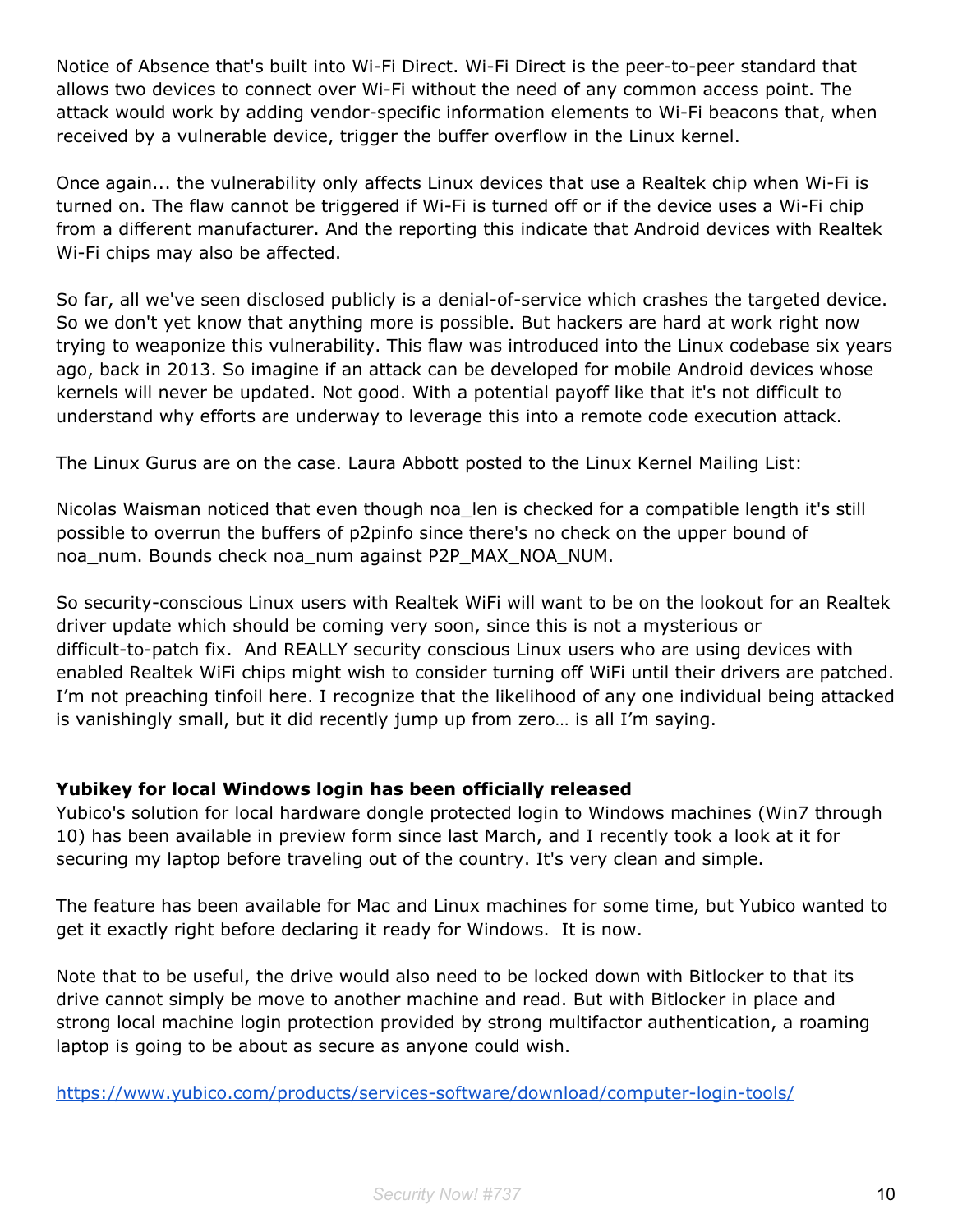## **Random Media Heads-Up:**

Being a huge, long-standing fan of the Jason Bourne movies, I was very curious and hopeful to see what the USA Network had in store for us with last Tuesday's release of the first episode of their new "Treadstone" fiction series which is set in time after the Jason Bourne adventures. This first season will have 10 episodes, each releasing on a Tuesday. The first one was last Tuesday and I think I'm going to watch that first one again, since it jumped around a lot and treated me as though I was smarter than I apparently am. In other words, it left me feeling a bit confused. So the jury's still out on it, but I wanted to bring it to the attention of any other Jason Bourne fans, since it looks like it may develop into something worthwhile.

### **Sci-Fi**

And speaking of worthwhile... the long-awaited and very much anticipated second book in Peter Hamilton's newest "Salvation" trilogy releases one week from today, on October 29th. The timing is perfect for me, since I just wrapped up a very enjoyable 5-book series "The Terran Fleet Command Saga" by Tori Harris. It's not Hamilton grade, but then, in my opinion, nothing else is. But I would recommend "The Terran Fleet Command Saga" to anyone who enjoys a nice, well-written, slow burn, well-assembled space opera combat mystery involving some enigmatic aliens. It had many really great moments.

And, of course, all of this is set against the background of Ryk Brown's ambitious and ongoing 75-book "Frontiers Saga" series. After finishing "The Terran Fleet Command Saga" I quickly read book 12 of the second set of 15, which had recently dropped, to see how Nathan, Cameron, Telles, Jessica and all of the rest were coming along.

Each of these authors has very different flavors and styles. And if I was asked I would be unable to choose among them. I have never encountered any other author with Peter Hamilton's storytelling and reality creation talent. But for the Sci-Fi content-starved, Ryk Brown's Frontiers Saga is just so much fun!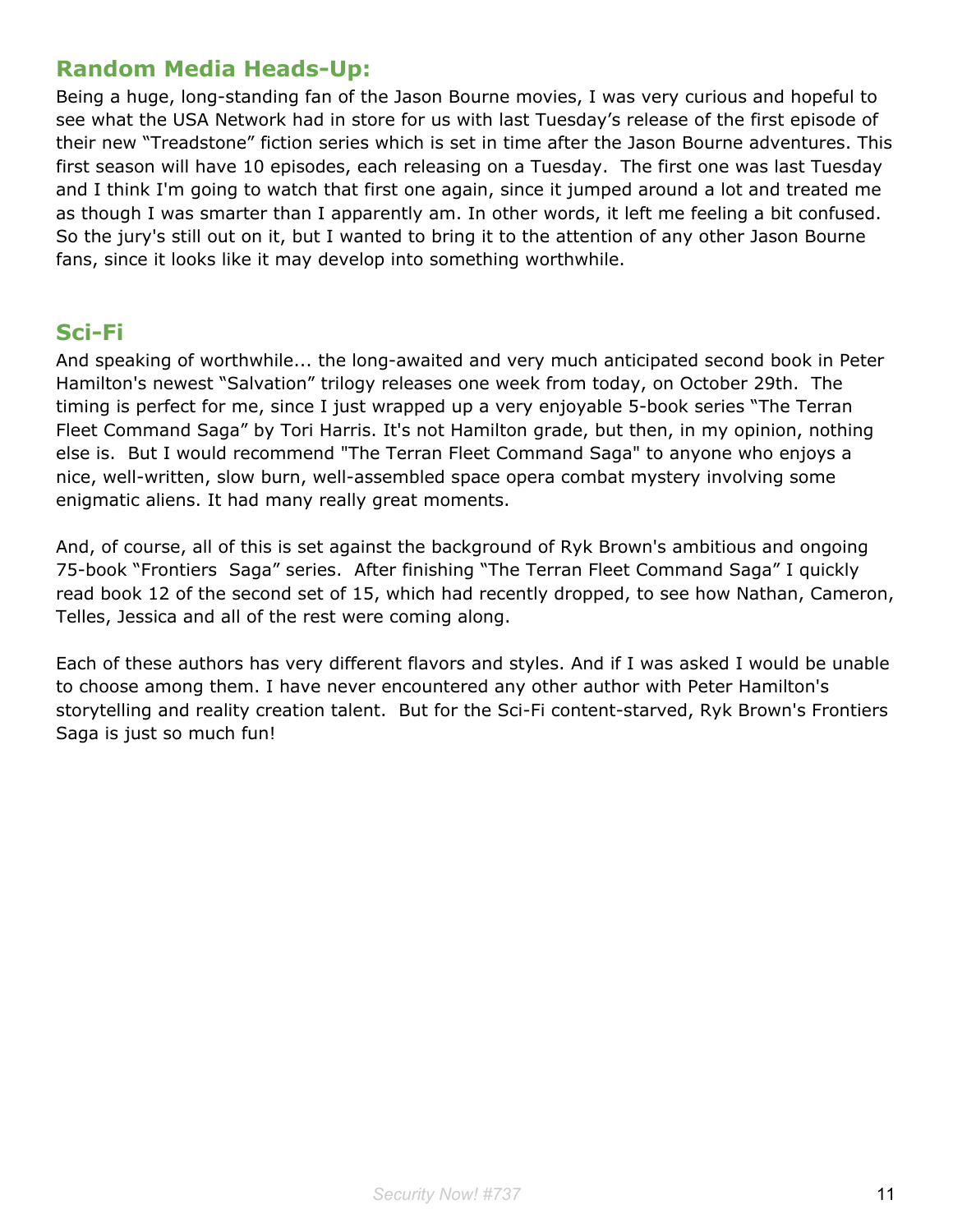# Biometric Mess

Two failures of biometric authentication were in the news this week. So I thought that this would be an opportune time for us to check-in with biometrics to see how that's all going.

Sophos' story about the newly released Google Pixel 4 face unlock begins with the rhetorical question: *"Does it matter that Google's Pixel 4 'Face Unlock' works even if the owner has their eyes closed?"* … To which most of us, after thinking about it for a second, would answer **Yes!**

The Pixel 4 follows in the footsteps of Apple's FaceID technology, and similarly drops fingerprint recognition in its favor. But Chris Fox, a reporter for the BBC, discovered a potential issue – Face Unlock works when the user has his or her eyes closed, for example, when they're asleep.

And it's not necessary for Google to confirm this since it's already on the Pixel 4's help pages:

Your phone can also be unlocked by someone else if it's held up to your face, even if your eyes *are closed. Keep your phone in a safe place, like your front pocket or handbag.*

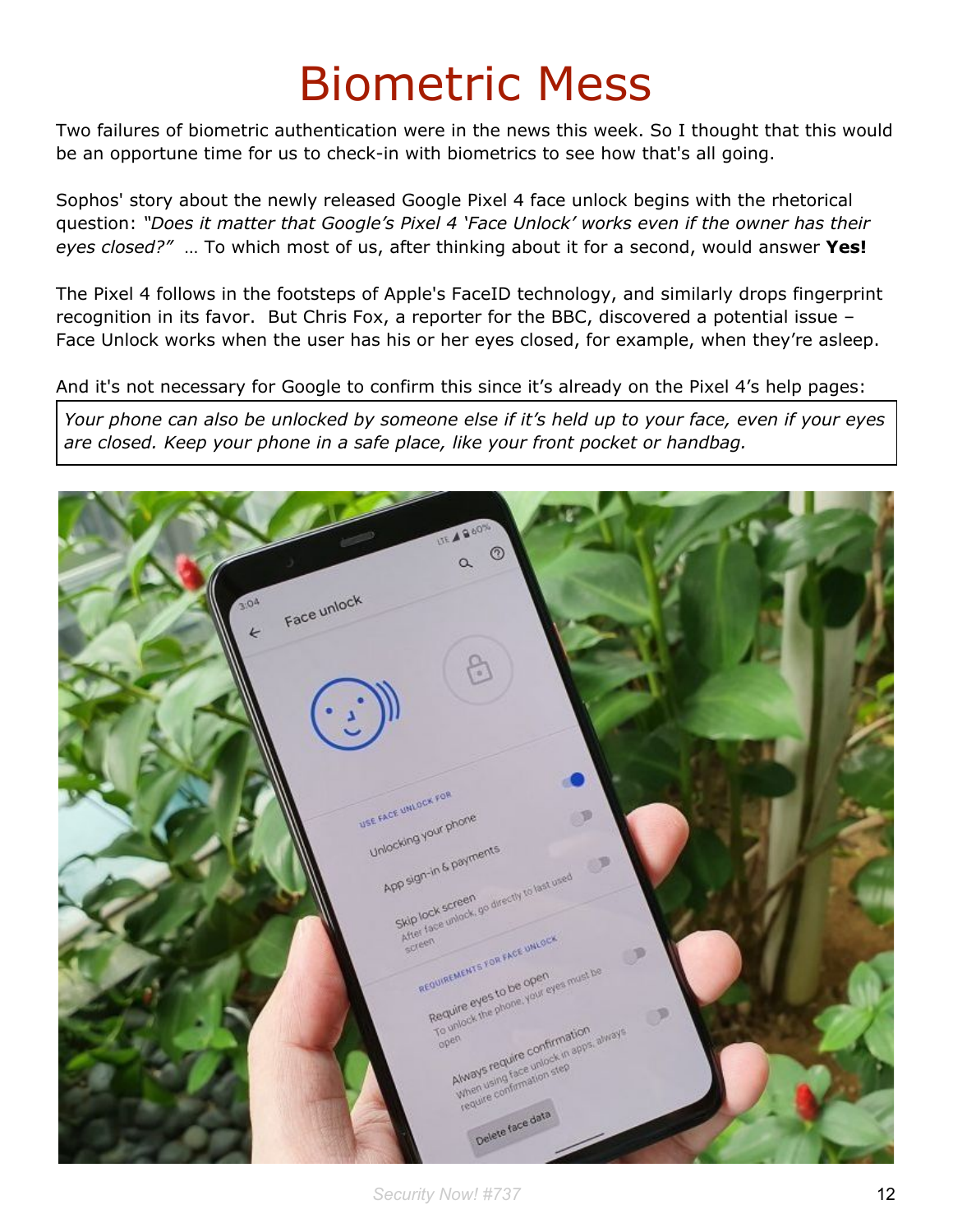So... the risk here is that someone might get hold of a device, for example someone's children, their spouse or partner, and unlock it simply by holding the screen to the face of the phone's sleeping (or otherwise unconscious or eyes-closed) owner.

And this appears to be unintended behavior since, according to the BBC and The Verge, images of the Pixel 4 which leaked before it launched, included a "require eyes to be open" setting in the setup menu. (See the photo on the previous page.) But that option has since been removed from all Pixel 4 devices sent out for review.

Since this is presumably an important security feature for any facial recognition system (Apple's FaceID offers the option to turn it off, but warns not to), my own guess would be that it wasn't working reliably enough and Google chose to simply remove the option. That's only speculation. What we know is that this important security feature will be missing from the devices when they begin shipping in two days, on October 24th.

Google has since stated that it plans to fix the issue <quote> "within months", but they've not been more specific. In the meantime, for anyone who is concerned about this, Google recommends using a PIN code or an unlock pattern.

So that's the first of the two recent biometric screw-ups...

**Meanwhile...** It turns out that the sexy ultrasonic fingerprint reader used by Samsung's flagship S10 and Note10 smartphones can be spoofed with a \$3 screen protector... at least one that's not made by Samsung.

This recently came to light and made the news when a British woman claimed, and others including Samsung have since confirmed, that after fitting her new phone with a screen protector she was able to unlock her S10 using any one of her fingerprints, including ones not enrolled in the phone's authentication system.

And since that made her curious, she reportedly then asked her husband to try the same thing, and his thumbprints worked too, as did the same trick on her sister's Samsung. So obviously, something was wrong.

Samsung's initial response was:

We're investigating this internally. We recommend all customers to use Samsung-authorised accessories, specifically designed for Samsung products.

Then, last week in comments to Reuters, Samsung admitted the problem was real and said it would release a software patch:

We are investigating this issue and will be deploying a software patch soon. We encourage any customers with questions or who need support downloading the latest software to contact us directly.